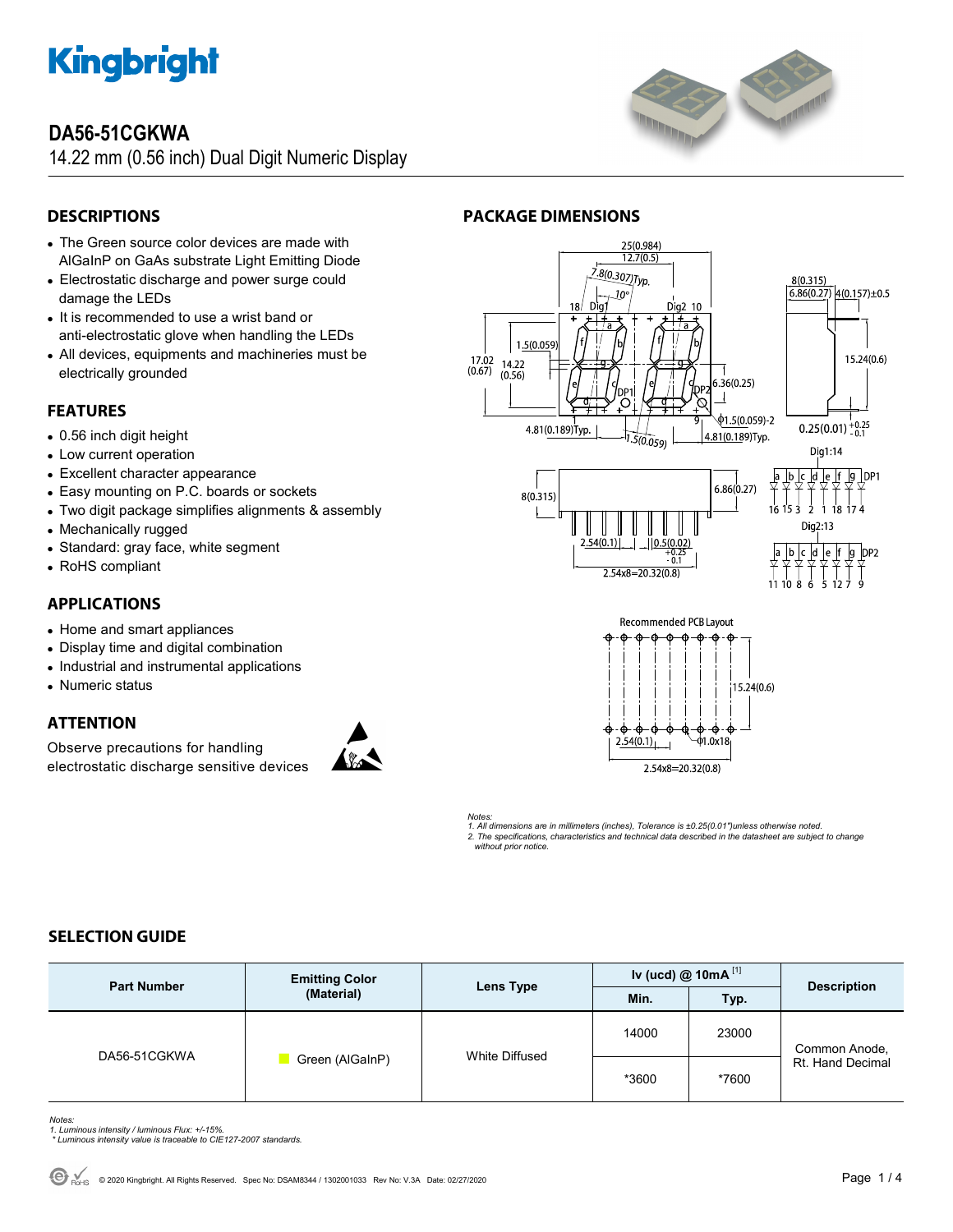# **Kingbright**

#### **ELECTRICAL / OPTICAL CHARACTERISTICS at TA=25°C**

| <b>Parameter</b>                                         | Symbol                     | <b>Emitting Color</b> | Value                    |                          | <b>Unit</b> |
|----------------------------------------------------------|----------------------------|-----------------------|--------------------------|--------------------------|-------------|
|                                                          |                            |                       | Typ.                     | Max.                     |             |
| Wavelength at Peak Emission $I_F = 10mA$                 | $\Lambda_{\rm peak}$       | Green                 | 574                      | $\overline{\phantom{a}}$ | nm          |
| Dominant Wavelength $I_F = 10mA$                         | $\lambda_{\text{dom}}$ [1] | Green                 | 570                      | $\overline{\phantom{a}}$ | nm          |
| Spectral Bandwidth at 50% $\Phi$ REL MAX<br>$I_F = 10mA$ | Δλ                         | Green                 | 20                       | $\overline{\phantom{a}}$ | nm          |
| Capacitance                                              | С                          | Green                 | 15                       | $\overline{\phantom{a}}$ | pF          |
| Forward Voltage $I_F = 10mA$                             | $V_F$ <sup>[2]</sup>       | Green                 | 2                        | 2.45                     | $\vee$      |
| Reverse Current ( $V_R$ = 5V)                            | $I_R$                      | Green                 | $\overline{\phantom{a}}$ | 10                       | uA          |

*Notes:* 

*1. The dominant wavelength (*λ*d) above is the setup value of the sorting machine. (Tolerance* λ*d : ±1nm. )* 

*2. Forward voltage: ±0.1V. 3. Wavelength value is traceable to CIE127-2007 standards.* 

*4. Excess driving current and / or operating temperature higher than recommended conditions may result in severe light degradation or premature failure.* 

# Parameter Symbol Value Unit Power Dissipation and the contract of  $P_D$  and  $P_D$  and  $T$  75 and  $T$  and  $T$  and  $T$  and  $T$  and  $T$  and  $T$  and  $T$  and  $T$  and  $T$  and  $T$  and  $T$  and  $T$  and  $T$  and  $T$  and  $T$  and  $T$  and  $T$  and  $T$  and  $T$  and  $T$ Reverse Voltage  $V$  and  $V_R$  is the verse voltage  $V$  and  $V_R$  is the verse voltage  $V$ Junction Temperature  $\begin{vmatrix} 1 & 1 \end{vmatrix}$   $\begin{vmatrix} 1 & 1 \end{vmatrix}$  and  $\begin{vmatrix} 1 & 1 \end{vmatrix}$  and  $\begin{vmatrix} 1 & 1 \end{vmatrix}$  and  $\begin{vmatrix} 1 & 1 \end{vmatrix}$  and  $\begin{vmatrix} 1 & 1 \end{vmatrix}$  and  $\begin{vmatrix} 1 & 1 \end{vmatrix}$  and  $\begin{vmatrix} 1 & 1 \end{vmatrix}$  and  $\begin{vmatrix} 1 & 1$ Operating Temperature **Top** T<sub>op</sub> T<sub>op</sub> C Storage Temperature and the Contract of the T<sub>stg</sub> and T<sub>stg</sub> and T<sub>stg</sub> and T<sub>stg</sub> and Tstg and the 40 to +85 **Figure 10** Tstg and Tstg and Tstg and Tstg and Tstg and Tstg and Tstg and Tstg and Tstg and Tstg and Tstg and DC Forward Current  $I_F$  and  $I_F$  and  $I_F$  30 mA Peak Forward Current  $I_{FM}$ <sup>[1]</sup>  $^{[1]}$  mA Electrostatic Discharge Threshold (HBM)  $\overline{ }$   $\overline{ }$   $\overline{ }$  3000 3000  $\overline{ }$  V Lead Solder Temperature<sup>[2]</sup> 260°C For 3-5 Seconds

## **ABSOLUTE MAXIMUM RATINGS at TA=25°C**

*Notes: 1. 1/10 Duty Cycle, 0.1ms Pulse Width.* 

*2. 2mm below package base. 3. Relative humidity levels maintained between 40% and 60% in production area are recommended to avoid the build-up of static electricity – Ref JEDEC/JESD625-A and JEDEC/J-STD-033.*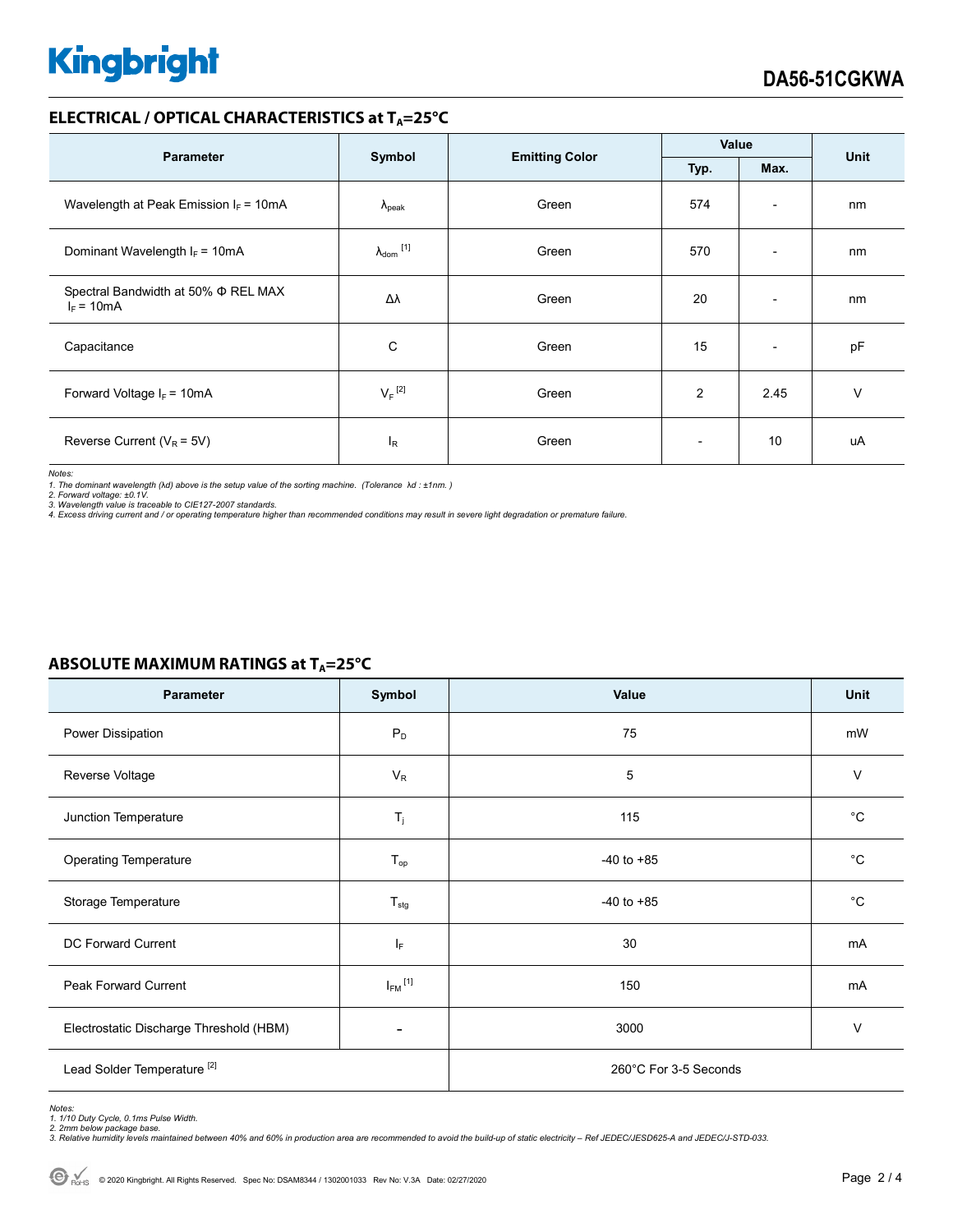# **Kingbright**

#### **TECHNICAL DATA**

#### **RELATIVE INTENSITY vs. WAVELENGTH**



**GREEN** 





#### **RECOMMENDED WAVE SOLDERING PROFILE <b>A CONDUCT A CONDUCT SOLDERING PROFILE Soldering General Notes**



*Notes:* 

*1. Recommend pre-heat temperature of 105°C or less (as measured with a thermocouple attached to the LED pins) prior to immersion in the solder wave with a maximum solder bath temperature of 260°C* 

2. Peak wave soldering temperature between 245°C ~ 255°Cfor 3 sec (5 sec max).<br>3. Do not apply stress to the epoxy resin while the temperature is above 85°C.<br>4. Fixtures should not incur stress on the component when mounti

*5. SAC 305 solder alloy is recommended.* 

*6. No more than one wave soldering pass. 7. During wave soldering, the PCB top-surface temperature should be kept below 105°C.*

1. Through-hole displays are incompatible with reflow soldering.

2. If components will undergo multiple soldering processes, or other processes where the components may be subjected to intense heat, please check with Kingbright for compatibility.

#### **CLEANING**

- 1. Mild "no-clean" fluxes are recommended for use in soldering.
- 2. If cleaning is required, Kingbright recommends to wash components with water only. Do not use harsh organic solvents for cleaning because they may damage the plastic parts .
- 3. The cleaning process should take place at room temperature and the devices should not be washed for more than one minute.
- 4. When water is used in the cleaning process, Immediately remove excess moisture from the component with forced-air drying afterwards.